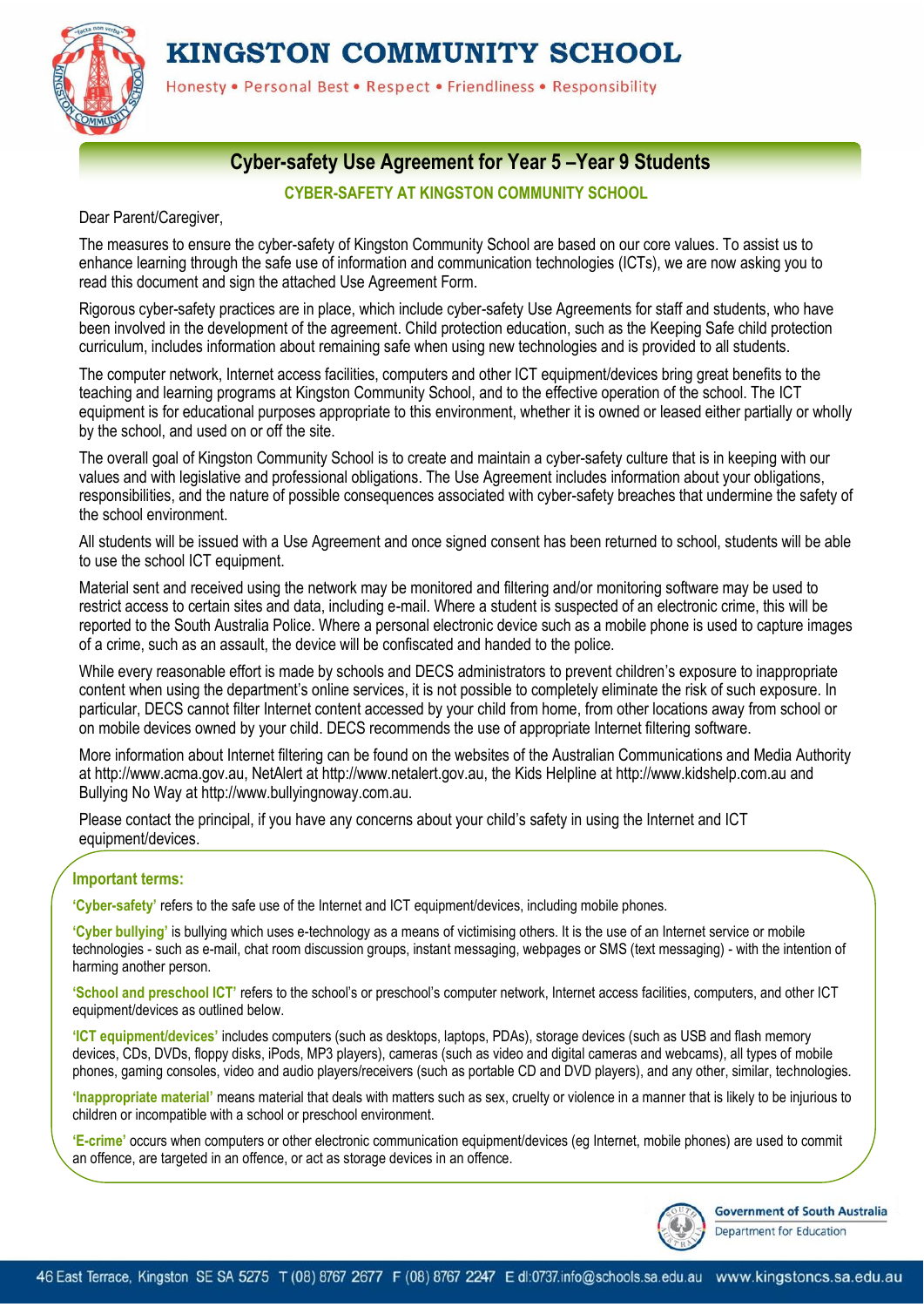## **Strategies to help keep Kingston Community School Students Cyber-safe**

Parents/caregivers play a critical role in developing knowledge, understanding and ethics around their child's safety and safe practices regardless of the time of day. Being cyber-safe is no exception and we invite you to discuss with your child the following strategies to help us stay safe when using ICT at school and after formal school hours.

- **1.** I will not use school ICT equipment until my parents/caregivers and I have signed my Use Agreement Form and the completed form has been returned to school.
- **2.** I will use the computers and other ICT equipment only for my learning.
- **3.** I will go online or use the Internet at school only when a teacher gives permission and an adult is present.
- **4.** If I am unsure whether I am allowed to do something involving ICT, I will ask the teacher first.
- **5.** If I have my own user name, I will log on only with that user name. I will not allow anyone else to use my name.
- **6.** I will keep my password private.
- **7.** I will use the Internet, e-mail, mobile phones or any ICT equipment only for positive purposes, not to be mean, rude or offensive, or to bully, harass, or in any way harm anyone else, or the school itself, even if it is meant as a joke.
- **8.** While at school, I will:
	- attempt to search for things online that I know are acceptable at our school. This would exclude anything that is rude or violent or uses unacceptable language such as swearing
	- report any attempt to get around, or bypass, security, monitoring and filtering that is in place at our school.
- **9.** If I find anything that upsets me, is mean or rude, or that I know is not acceptable at our school, I will:
	- not show others
	- **turn off the screen**
	- $\bullet$  aet a teacher straight away.
- **10.** Only with written permission from home and the school will I bring any ICT equipment/devices to school. This includes things like mobile phones, iPods, games, cameras, and USB/portable drives.
- **11.** Only with written permission from the teacher will I connect any ICT device to school ICT, or run any software (eg a USB/portable drive, camera or phone). This includes all wireless/Bluetooth technologies.
- **12.** The school cyber-safety strategies apply to any ICTs brought to school.
- **13.** To ensure my compliance with copyright laws, I will download or copy any files such as music, videos, games or programs only with the permission of a teacher or the owner of the original material.
- **14.** I will ask my teacher's permission before I put any personal information online. Personal identifying information includes any of the following:
	- my full name
	- my address
	- my e-mail address
	- my phone numbers
	- **•** photos of me and/or people close to me.
- **15.** I will respect all school lCTs and will treat all ICT equipment/devices with care. This includes:
	- not intentionally disrupting the smooth running of any school ICT systems
	- not attempting to hack or gain unauthorised access to any system
	- following all school cyber-safety strategies, and not joining in if other students choose to be irresponsible with ICTs
	- reporting any breakages/damage to a staff member.
- **16.** If I do not follow cyber-safety practices the school may inform my parents/caregivers. In serious cases, the school may take disciplinary action against me. My family may be charged for repair costs. If illegal material or activities are involved or e-crime is suspected, it may be necessary for the school to inform the police and hold securely personal items for potential examination by police. Such actions may occur even if the incident occurs off-site and/or out of school hours.